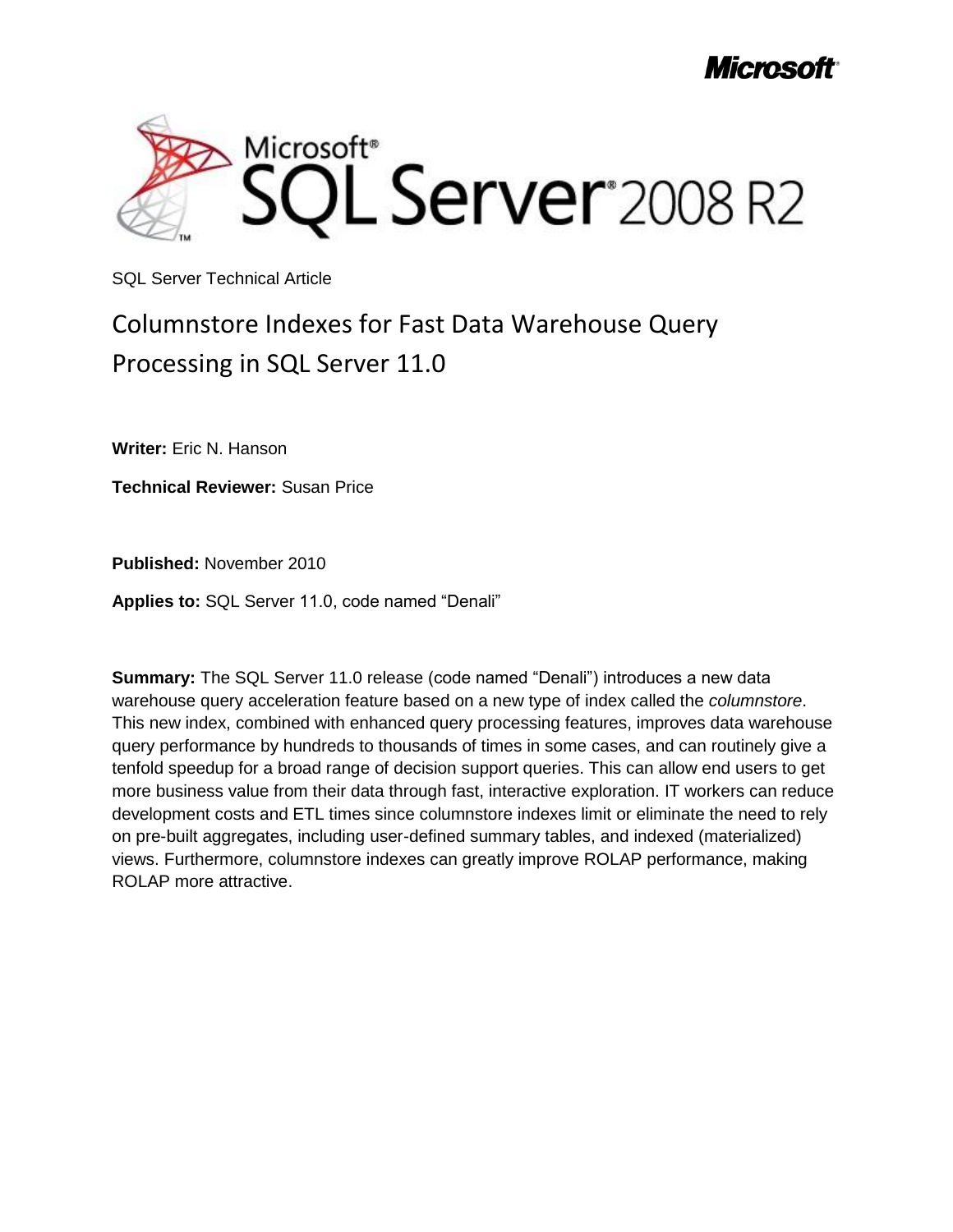### Copyright

The information contained in this document represents the current view of Microsoft Corporation on the issues discussed as of the date of publication. Because Microsoft must respond to changing market conditions, it should not be interpreted to be a commitment on the part of Microsoft, and Microsoft cannot guarantee the accuracy of any information presented after the date of publication.

This white paper is for informational purposes only. MICROSOFT MAKES NO WARRANTIES, EXPRESS, IMPLIED, OR STATUTORY, AS TO THE INFORMATION IN THIS DOCUMENT.

Complying with all applicable copyright laws is the responsibility of the user. Without limiting the rights under copyright, no part of this document may be reproduced, stored in, or introduced into a retrieval system, or transmitted in any form or by any means (electronic, mechanical, photocopying, recording, or otherwise), or for any purpose, without the express written permission of Microsoft Corporation.

Microsoft may have patents, patent applications, trademarks, copyrights, or other intellectual property rights covering subject matter in this document. Except as expressly provided in any written license agreement from Microsoft, the furnishing of this document does not give you any license to these patents, trademarks, copyrights, or other intellectual property.

Unless otherwise noted, the example companies, organizations, products, domain names, e-mail addresses, logos, people, places, and events depicted herein are fictitious, and no association with any real company, organization, product, domain name, e-mail address, logo, person, place, or event is intended or should be inferred.

© 2010 Microsoft Corporation. All rights reserved.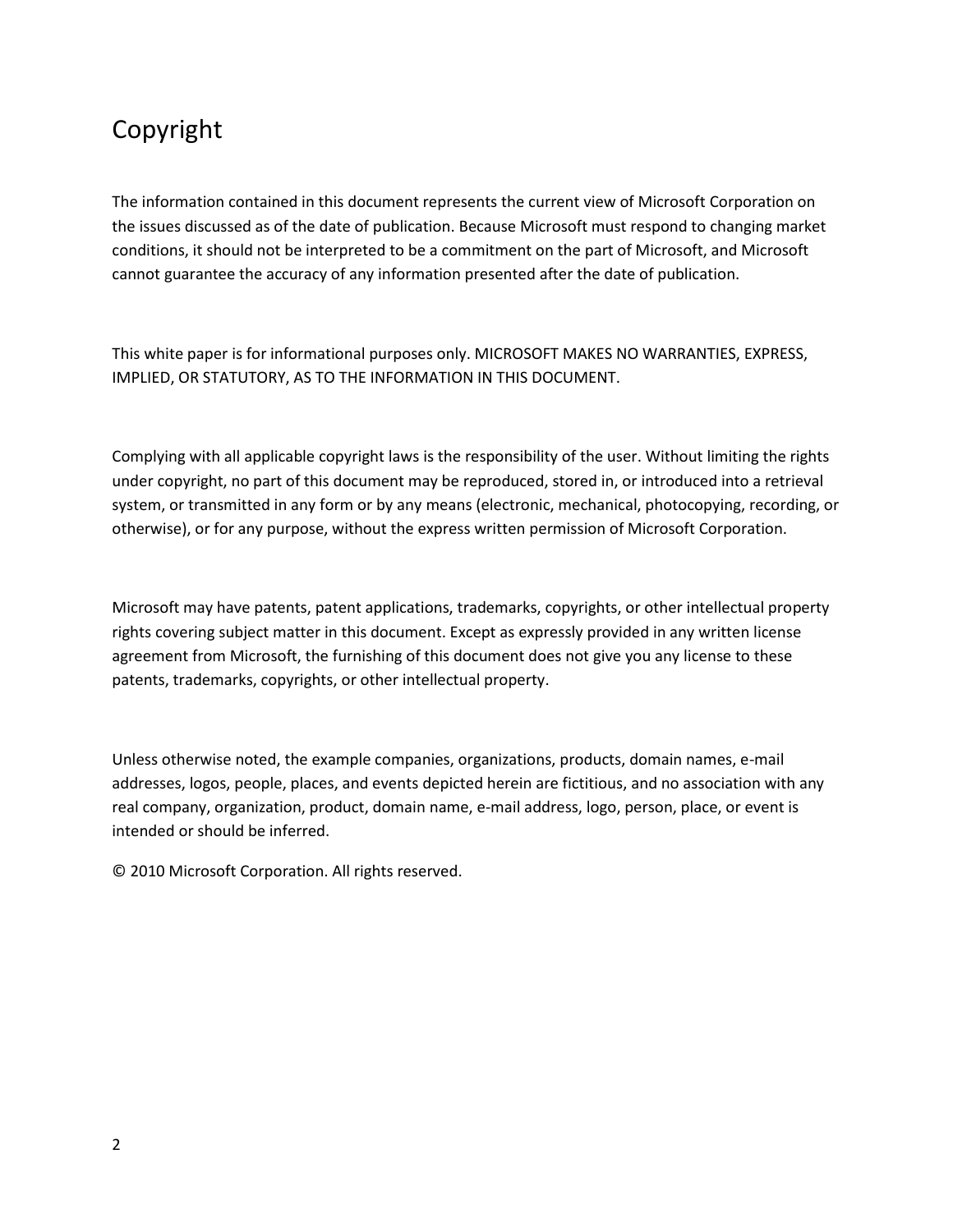### **Contents**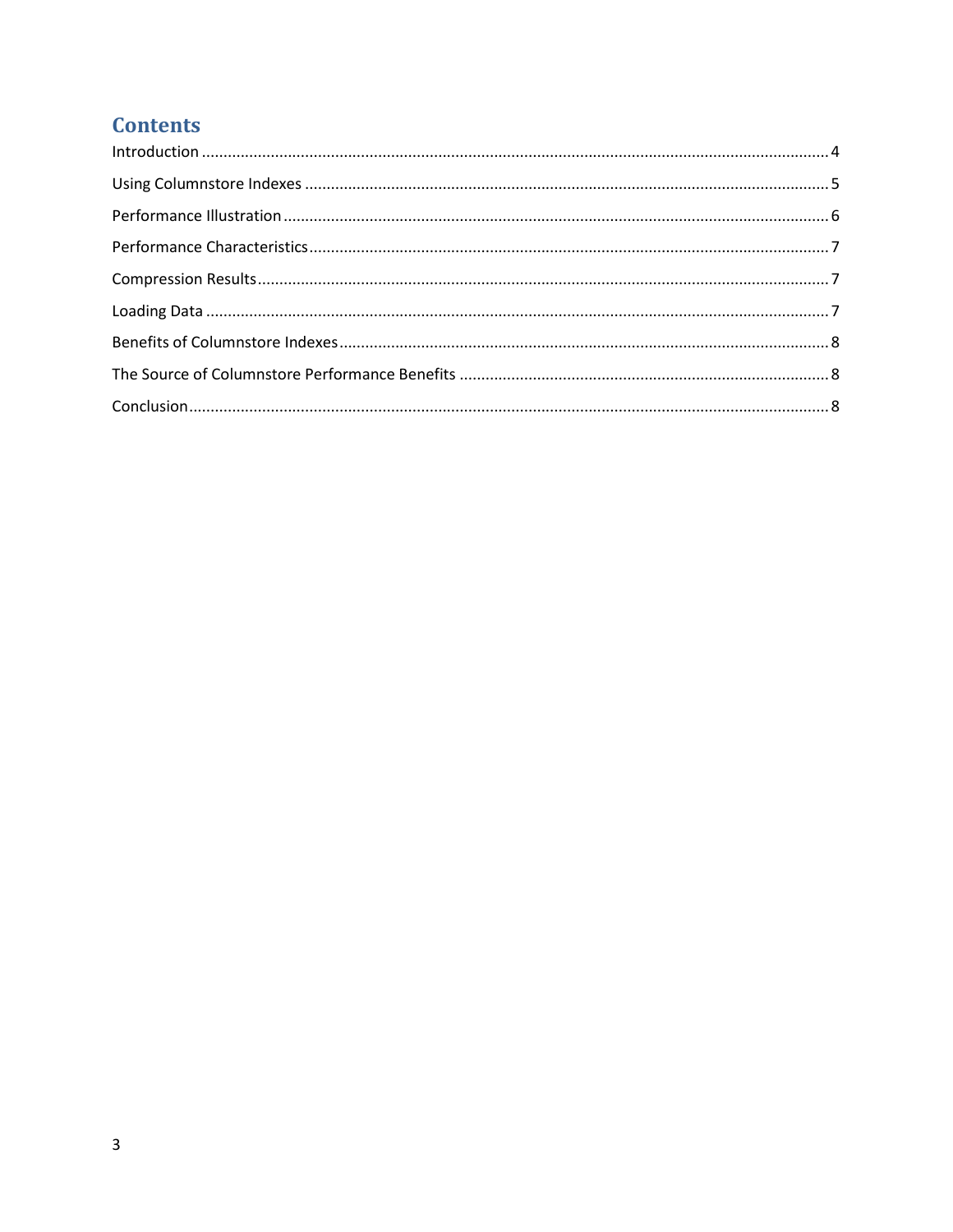#### <span id="page-3-0"></span>**Introduction**

The SQL Server 11.0 release (code named "Denali") introduces a new data warehouse query acceleration feature based on a new type of index called the *columnstore*. This new index, combined with enhanced query optimization and execution features, improves data warehouse query performance by hundreds to thousands of times in some cases, and can routinely give a tenfold speedup for a broad range of queries fitting the scenario for which it was designed. It does all this within the familiar T-SQL query language, and the programming and system management environment of SQL Server. It's thus fully compatible with all reporting solutions that run as clients of SQL Server, including SQL Server Reporting Services.

A columnstore index stores each column in a separate set of disk pages, rather than storing multiple rows per page as data traditionally has been stored. We use the term "row store" to describe either a heap or a B-tree that contains multiple rows per page. The difference between column store and row store approaches is illustrated below:



**Figure 1:** Comparison between row store and column store data layout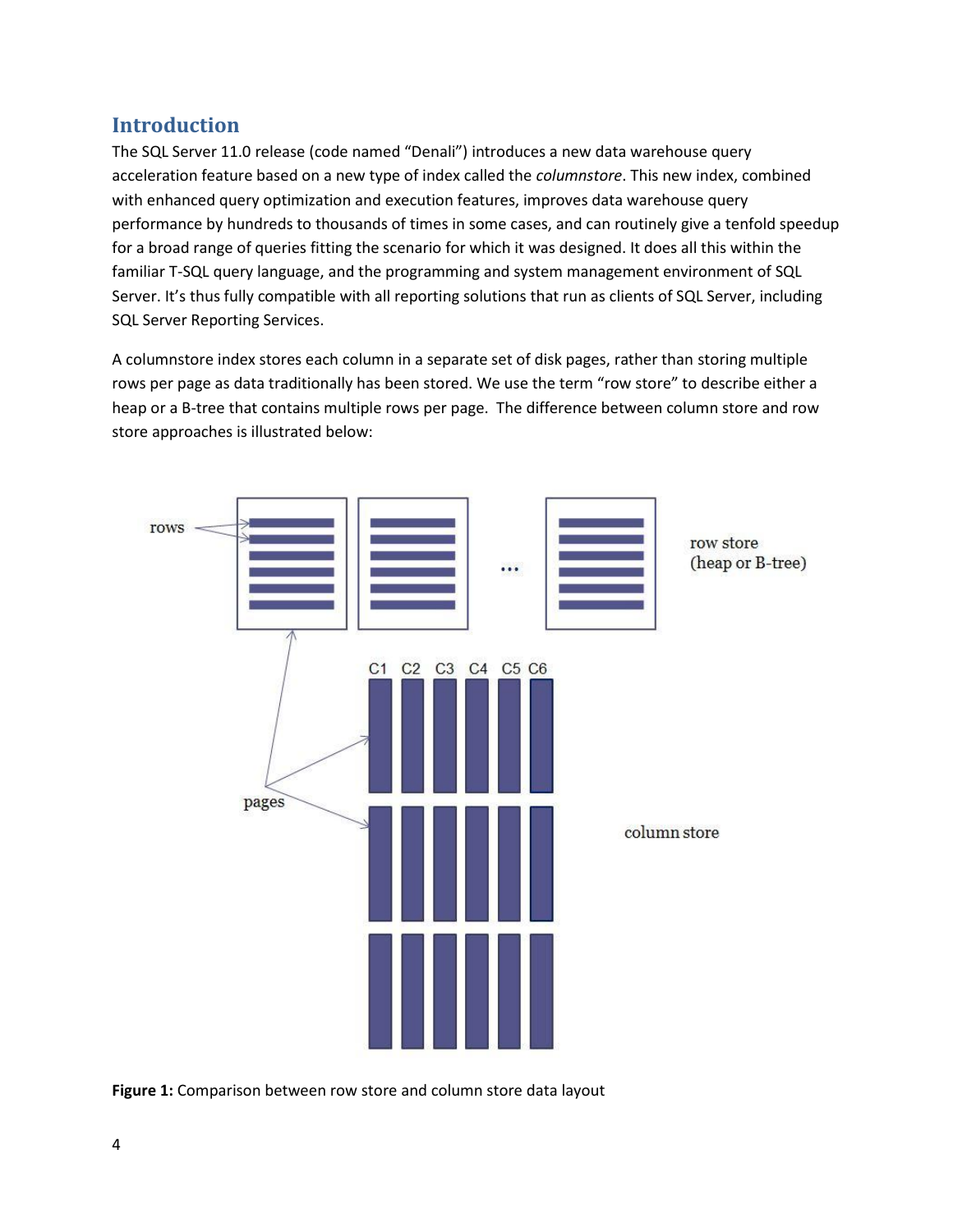The columns C1…C6 are stored in different groups of pages in the columnstore index. Benefits of this are:

- only the columns needed to solve a query are fetched from disk (this is often fewer than 15% of the columns in a typical fact table),
- it's easier to compress the data due to the redundancy of data within a column, and
- buffer hit rates are improved because data is highly compressed, and frequently accessed parts of commonly used columns remain in memory, while infrequently used parts are paged out.

The columnstore index in SQL Server employs Microsoft's patented Vertipaq™ technology, which it shares with SQL Server Analysis Services and PowerPivot. SQL Server columnstore indexes don't have to fit in main memory, but they can effectively use as much memory as is available on the server. Portions of columns are moved in and out of memory on demand.

SQL Server Denali columnstore indexes are "pure" column stores, not a hybrid, because they store all data for separate columns on separate pages. This improves I/O scan performance and buffer hit rates. SQL Server is the first major database product to support a pure columnstore index. Others have claimed that it was impossible to leverage pure columnstore technology in an established database product with a broad market. We're happy to prove them wrong and we think you'll be glad we did!

#### <span id="page-4-0"></span>**Using Columnstore Indexes**

To improve query performance, all you need to do is build a columnstore index on the fact tables in a data warehouse. If you have extremely large dimensions (say more than 10 million rows) then you may wish to build a columnstore index on those dimensions as well. After that, you simply submit queries to SQL Server, and they can run much, much faster.

For example, we created a 1 TB internal test data warehouse. The catalog sales fact table in this database contains 1.44 billion rows. The following statement was used to create a columnstore index that includes all the columns of the table:

```
CREATE COLUMNSTORE INDEX cstore on [dbo].[catalog_sales]
            ([cs_sold_date_sk]
            ,[cs_sold_time_sk]
            ,[cs_ship_date_sk]
            ,[cs_bill_customer_sk]
            ,[cs_bill_cdemo_sk]
            ,[cs_bill_hdemo_sk]
            ,[cs_bill_addr_sk]
            ,[cs_ship_customer_sk]
            ,[cs_ship_cdemo_sk]
            ,[cs_ship_hdemo_sk]
            ,[cs_ship_addr_sk]
           ,[cs call center sk]
            ,[cs_catalog_page_sk]
            ,[cs_ship_mode_sk]
            ,[cs_warehouse_sk]
            ,[cs_item_sk]
```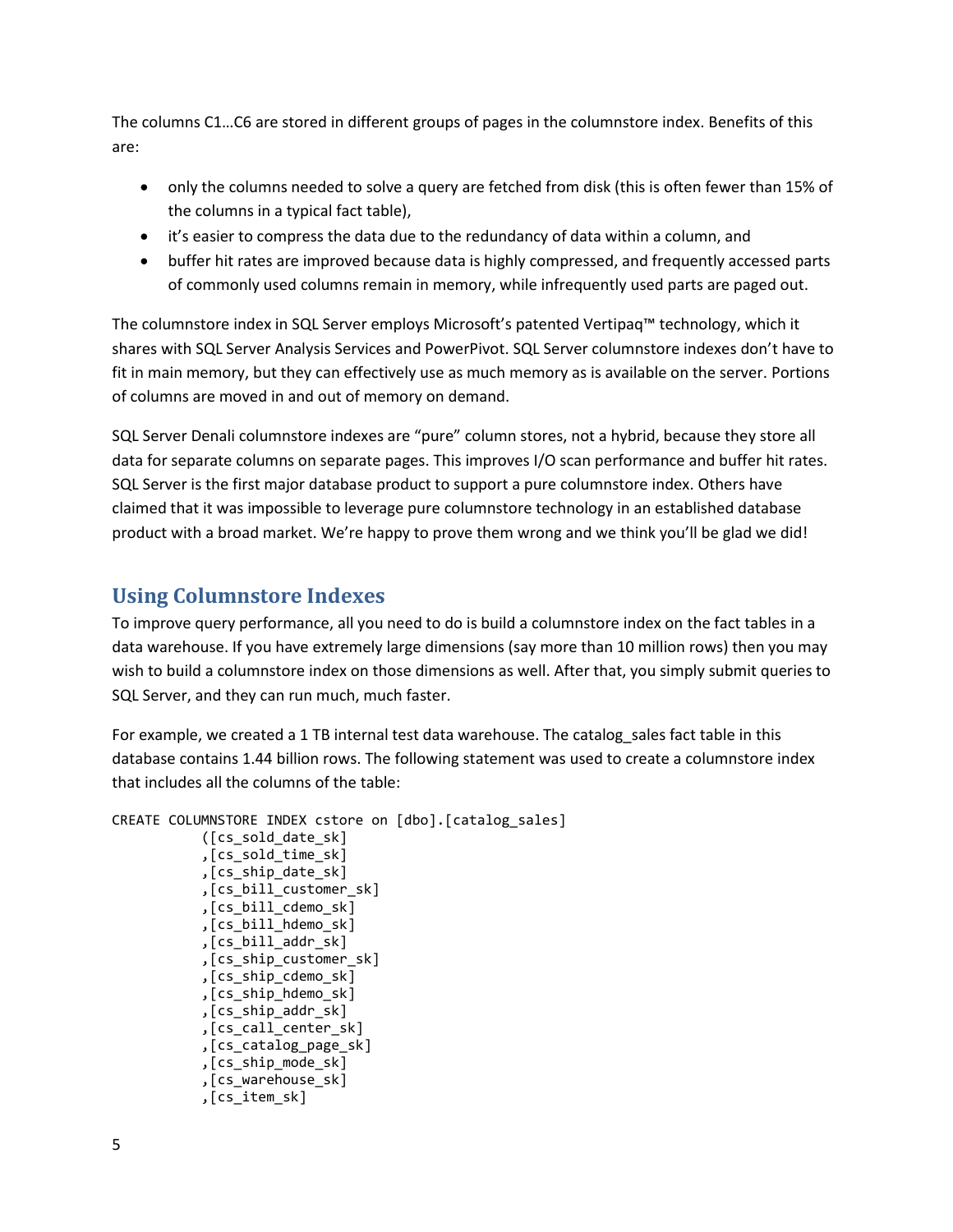```
 ,[cs_promo_sk]
 ,[cs_order_number]
 ,[cs_quantity]
 ,[cs_wholesale_cost]
 ,[cs_list_price]
 ,[cs_sales_price]
 ,[cs_ext_discount_amt]
,[cs ext sales price]
, [cs ext wholesale cost]
 ,[cs_ext_list_price]
 ,[cs_ext_tax]
 ,[cs_coupon_amt]
, [cs ext ship cost]
 ,[cs_net_paid]
 ,[cs_net_paid_inc_tax]
 ,[cs_net_paid_inc_ship]
 ,[cs_net_paid_inc_ship_tax]
 ,[cs_net_profit])
```
#### <span id="page-5-0"></span>**Performance Illustration**

On a 32-logical processor machine with 256GB of RAM, we ran this query on a pre-release build of Denali, with and without the columnstore index on the fact table:

```
select w_city, w_state, d_year, SUM(cs_sales_price) as cs_sales_price
from warehouse, catalog_sales, date dim
where w_warehouse_sk = cs_warehouse_sk
and cs_sold_date_sk = d_date_sk
and w_state in ('SD','OH')
and d year in (2001,2002,2003)
group by w_city, w_state, d_year
order by d_year, w_state, w_city;
```
The query was run twice, and only the second run was measured, so that data was cached in memory to the extent that it would fit. These runtimes were observed:

|                    | <b>Total CPU time (seconds)</b> | <b>Elapsed time (seconds)</b> |
|--------------------|---------------------------------|-------------------------------|
| <b>Columnstore</b> | 31.O                            | 1.10                          |
| No columnstore     | 502                             | 501                           |
| <b>Speedup</b>     | 16X.                            | 455X                          |

This performance is truly stunning. SQL Server columnstore index technology gives near-instantaneous response time for a star join query against a 1.44 billion row table, on a relatively economical SMP system. You could go for coffee in the time it takes to run the query without the column store. This is all the more impressive because SQL Server 2008 R2 and earlier have a very efficient and competitive query processing capability for data warehousing, having introduced compression and star join query enhancements in SQL Server 2008.

In memory-constrained environments when the columnstore working set fits in RAM but the row store working set doesn't fit, it is easy to demonstrate thousand-fold speedups. When both the column store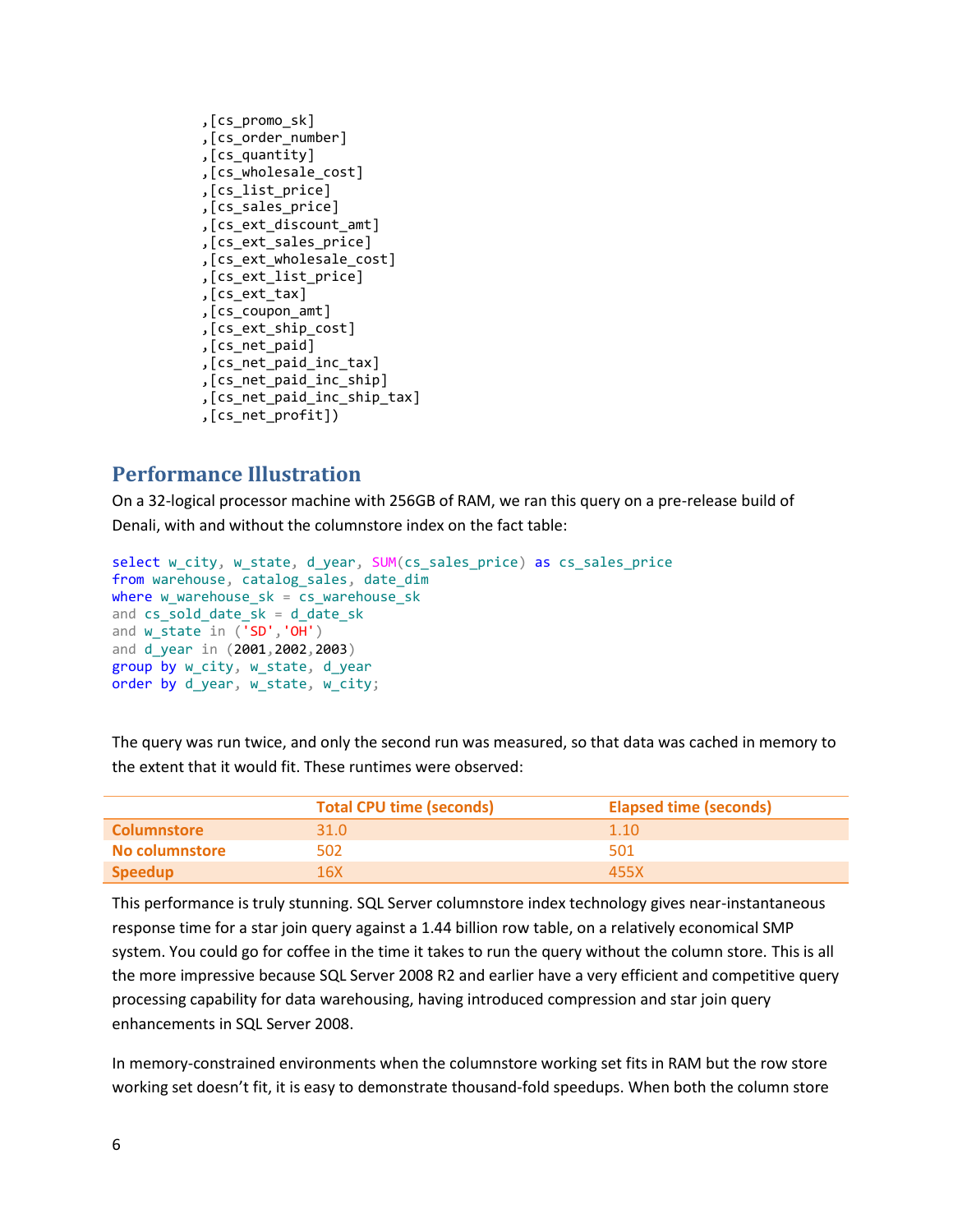and the row store fit in RAM, the differences are smaller but are usually in the 6X to 100X range for star join queries with grouping and aggregation. Your results will of course depend on your data, workload, and hardware.

#### <span id="page-6-0"></span>**Performance Characteristics**

Columnstore index query processing is most heavily optimized for star join queries, but many types of queries can benefit. Fact-to-fact table joins and multi-column join queries may benefit less from columnstore indexes, or not a tall. OLTP-style queries, including point lookups, and fetches of every column of a wide row, will usually not perform as well with a columnstore index as with a B-tree index. Columnstore indexes don't always improve data warehouse query performance. When they don't, normally, the query optimizer will choose to use a heap or B-tree to access the data. If the optimizer chooses the columnstore index when in fact using the underlying heap or B-tree performs better for a query, the developer can use hints to tune the query to use the heap or B-tree instead.

#### <span id="page-6-1"></span>**Compression Results**

We've observed a factor of 4 to a factor of 15 compression with different fact tables containing real user data. The columnstore index is a secondary index; the row store is still present, though during query processing it is often not need, and ends up being paged out. A clustered columnstore index, which will be the master copy of the data, is planned for the future. This will give significant space savings in addition to the performance gains already provided.

#### <span id="page-6-2"></span>**Loading Data**

In the Denali release, tables with columnstore indexes can't be updated directly using INSERT, UPDATE, DELETE, and MERGE statements, or bulk load operations. To move data into a columnstore table you can switch in a partition, or disable the columnstore index, update the table, and rebuild the index. Columnstore indexes on partitioned tables must be partition-aligned. Most data warehouse customers have a daily load cycle, and treat the data warehouse as read-only during the day, so they'll almost certainly be able to use columnstore indexes.

You can also create a view that uses UNION ALL to combine a table with a column store index and an updatable table without a columnstore index into one logical table. This view can then be referenced by queries. This allows dynamic insertion of new data into a single logical fact table while still retaining much of the performance benefit of columnstore capability.

All tables that don't have columnstore indexes remain fully updateable. This allows you to, for example, create a dimension table on the fly and then use it in successive queries by joining it to the column store-structured fact table. This can be useful, for example, when a retail analyst wants to put, say, about 1000 products into a study group, and then run repeated queries for that study group. The IDs of these products can be placed into a study group dimension table. This table can then be joined to the columnstore-structured fact table.